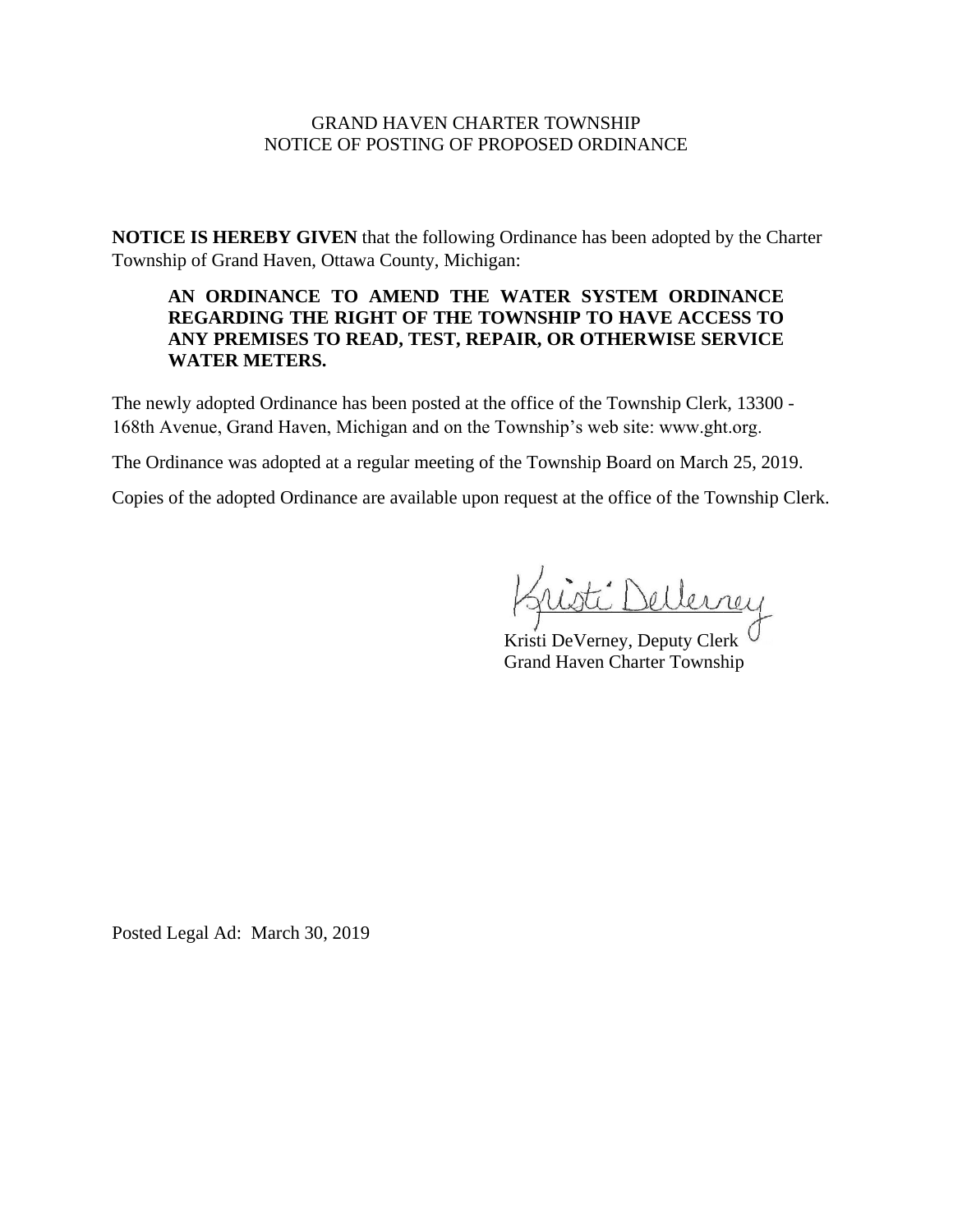# **WATER SYSTEM AMENDMENT ORDINANCE CHARTER TOWNSHIP OF GRAND HAVEN, MICHIGAN Ord. No. 577, Eff. April 30, 2019**

# **AN ORDINANCE TO AMEND THE WATER SYSTEM ORDINANCE REGARDING THE RIGHT OF THE TOWNSHIP TO HAVE ACCESS TO ANY PREMISES TO READ, TEST, REPAIR, OR OTHERWISE SERVICE WATER METERS.**

GRAND HAVEN CHARTER TOWNSHIP, COUNTY OF OTTAWA, AND STATE OF MICHIGAN, ORDAINS

Section 1. Meters and Right of Entry. Section 14 of the Grand Haven Charter Township Water System Ordinance, Ordinance No. 442, as amended, concerning meters and the right of entry, is amended in its entirety to state as follows.

### **Sec. 14 METERS AND RIGHT OF ENTRY**

The Township Superintendent or his or her representative(s) shall have the right to enter at any reasonable time any premises connected to the System for the purpose of reading the water meter or otherwise inspecting the piping system or systems which are connected to the System. If any meter shall fail to register properly, the Township shall estimate the amount of water consumed based on prior billing periods and bill the water customer accordingly. A water customer may request that a water meter be tested for accuracy. If the meter is found accurate within two (2%) percent when tested in accordance with American Water Works Association Procedure C-700, as amended, or any similar procedure promulgated for the same purpose, the charge provided for in the Rate Schedule shall be made to the water customer. If the meter is not found to be accurate within two (2%) percent when tested as provided above, the last quarterly water bill shall be adjusted accordingly, and the meter shall be repaired or a new meter shall be installed and no charge shall be made to the water customer either for the test or the meter repair or replacement.

To enter any premises connected to the System to read the water meter, the Township Superintendent or his or her representative(s) shall take the following steps, one step at a time, in the following order.

1. Attempt to reach the premises owner by telephone three different times in three different weeks, if a telephone number is known to the Township; if a telephone number is not known to the Township, then post a notice in a conspicuous place on the premises, three different times in three different weeks, stating that the owner must make immediate arrangements with the Township within seventy-two (72) hours from the posting for the Township to have access to the water meter.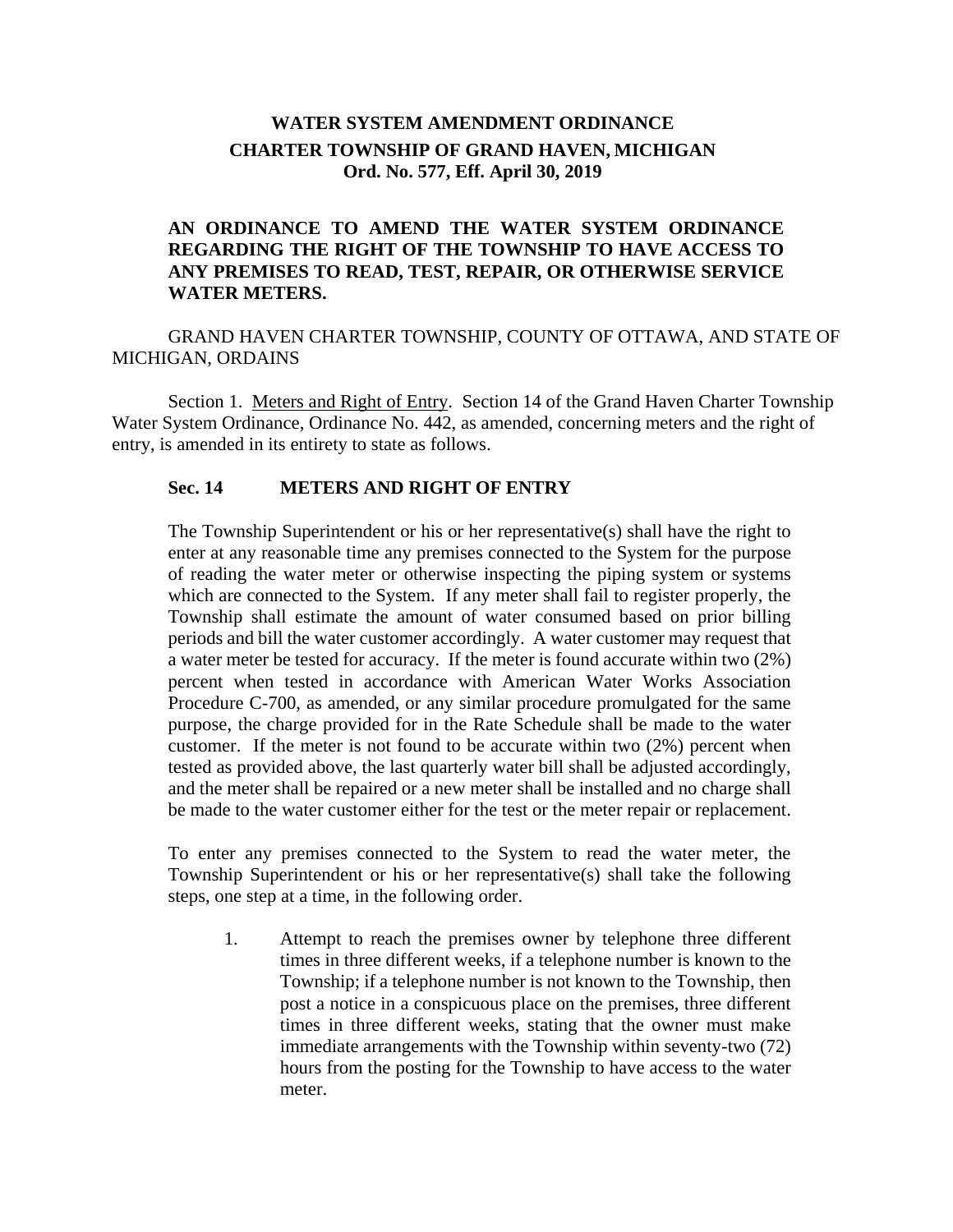2. Send a letter to the owner of the premises, by first class mail with postage prepaid, giving the owner seven (7) days to make immediate arrangements for the Township to have access to the water meter.

The posted notice and the mailed letter shall advise the owner of the premises that failure to comply will result in water service being discontinued without further notice. The Township then may discontinue water service to the premises seven (7) days after the first-class letter is sent, unless the Township has been provided access to the water meter.

Section 2. Effective Date. This Ordinance was approved and adopted by the Township Board of the Charter Township of Grand Haven, Ottawa County, Michigan, on March 25, 2019, after introduction and a first reading on March 11, 2019, and publication after such first reading as required by Michigan Act 359 of 1947, as amended. This Ordinance shall take effect 30 days after its publication following adoption.

\_\_\_\_\_\_\_\_\_\_\_\_\_\_\_\_\_\_\_\_\_\_\_\_\_\_\_\_\_\_ \_\_\_\_\_\_\_\_\_\_\_\_\_\_\_\_\_\_\_\_\_\_\_\_\_\_\_\_\_\_

Mark Reenders, Supervisor William Kieft III, Temporary Clerk